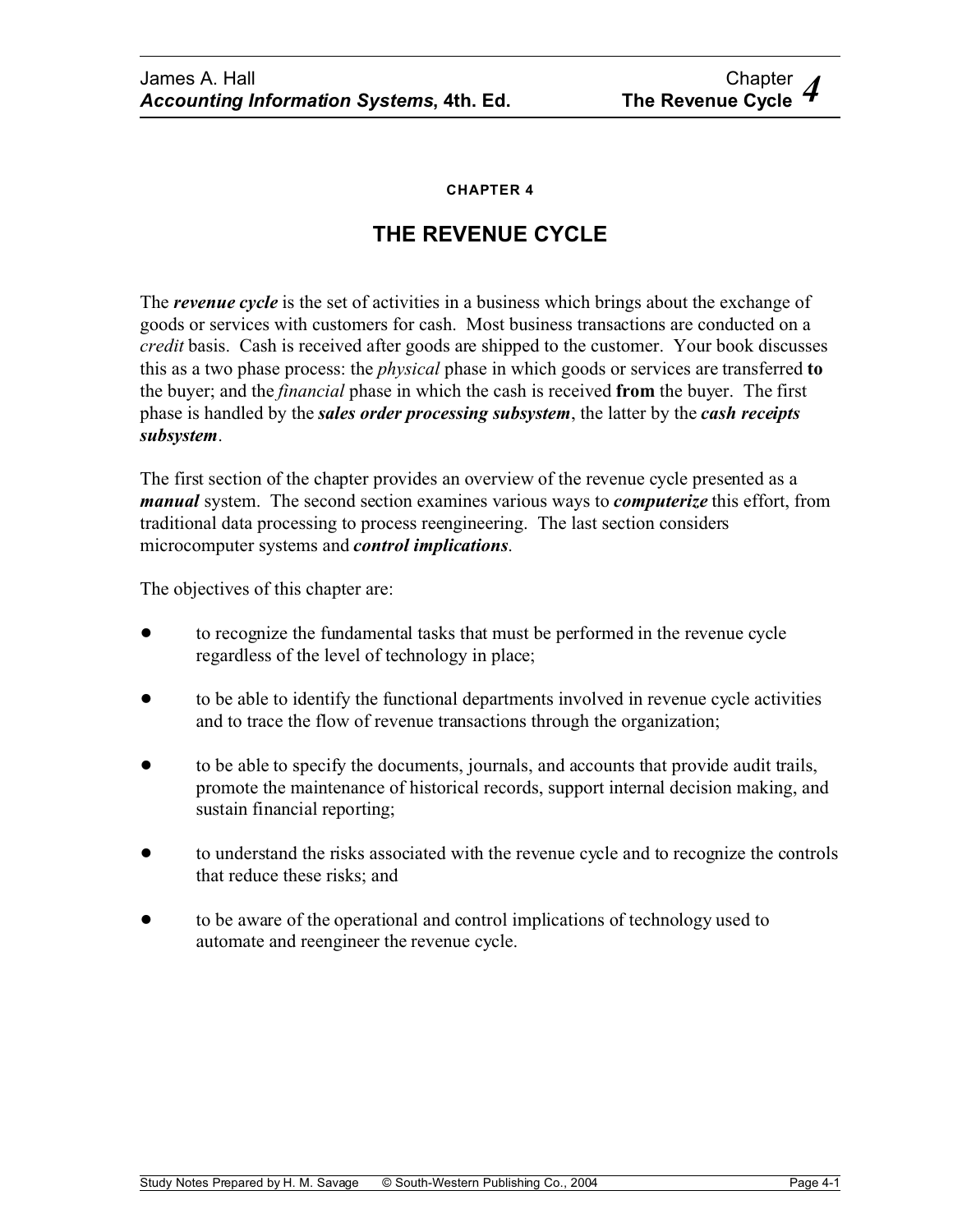# **I. Overview of Revenue Cycle Activities**

The data flow diagram presented in **Fig. 4-1, on page 174,** represents **what** must occur in the *sales order processing* part of the revenue cycle. Eight different steps, or processes, are represented in the DFD and discussed in the narrative. Use both text and diagram to grasp what happens in each **process**. Note also the **entities** involved and the **data stores** or files used.

Regardless of how a particular business is organized, if it sells to its customers on credit, all of these eight steps must occur. This discussion focuses on the **work** to be done and the required flows of **data**, but not the methods used to do the work.

A. Manual Procedures

**Fig. 4-2, on page 176-7,** is a document flowchart of the same system. [Document flow charts were introduced in Chapter 2. Go back and review the symbols as presented in **Fig. 2-17, on page 68.**] Notice that the flowchart is divided vertically to represent the various departments involved in sales order processing. Some of the departments involved are not accounting related. Many parts of a business must contribute to the generation of revenue, including:

- ! *sales,*
- ! *credit,*
- ! *billing,*
- ! *warehouse,*
- ! *shipping,*
- ! *billing,*
- $\bullet$  *inventory control,*
- ! *accounts receivable,* and
- ! *general ledger*.

Each of these departments exists to perform necessary tasks within the organization. Now is the time to clarify for yourself the role of each department. Ask yourself why there is a credit department, where it fits in the organizational structure, what it does, and why. Ask these questions for all of the above functions, not just the accounting-related ones.

In following the narrative, make note of the various **documents** prepared in the process, including who prepares the documents, the number of copies of each, what is done to the various copies (e.g., approval of the credit copy), and where the individual copies end up. Pay special attention to the occasions

# **Notes**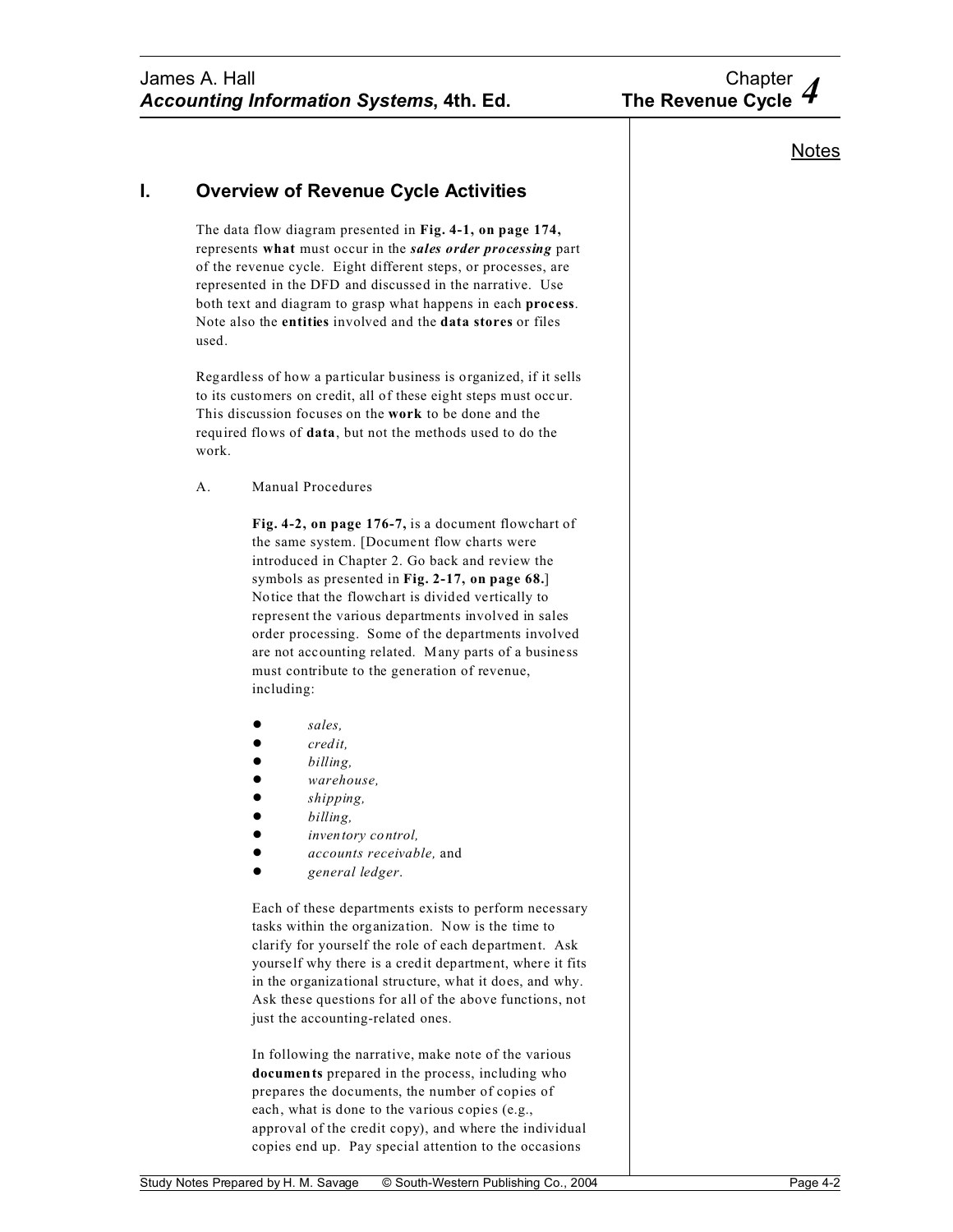

# **Notes**

on which various items are **reconciled**. Be sure you understand **what** items or numbers are being reconciled and **why**. The book will show many sample documents in these transaction chapters. If you work with some of these, they may look familiar. If not, now is a good time to learn about them. Most businesses do not prepare documents for the fun of it. When information is collected on a form, it is for a specific purpose. Examine the sample documents closely to be sure that you understand the purpose of the documents and what information appears on it, why, and why it moves through the organization as it does.

B. Sales Returns

All sales are not final! And procedures must be in place to handle sales returns. Various reasons can lead to returns from customers: incorrect goods shipped, defected or damaged product, late delivery, etc.

**Fig. 4-8, on page 185,** is a flowchart of sales returns procedures. Again, departments are separated vertically. Recognize how many parts of the organization are involved when a customer returns goods, and how well documented the effort must be.

C. Cash Receipts System

Booking the order and shipping the goods to the customer are good starts but . . . The *cash receipts system* is a very important part of the revenue cycle. It is also an extremely vulnerable part. Cash is **very liquid** and has been known to walk away if not tied down.

Again, an overview of the system is given in a data flow diagram. **Fig. 4-10, on page 188,** shows the procedures required to receive payment, update records, and get the money to the bank. Follow the narrative carefully. Pay attention to the parts of the organization that are involved and what happens in each. **Fig. 4-11, on page 189,** is the companion document flowchart.

D. Revenue Cycle Controls

**Table 4-1, on page 192,** presents the six classes of internal control introduced in Chapter 3–with specific control points for the two subsystems of the revenue cycle. The narrative is well done. Read it carefully.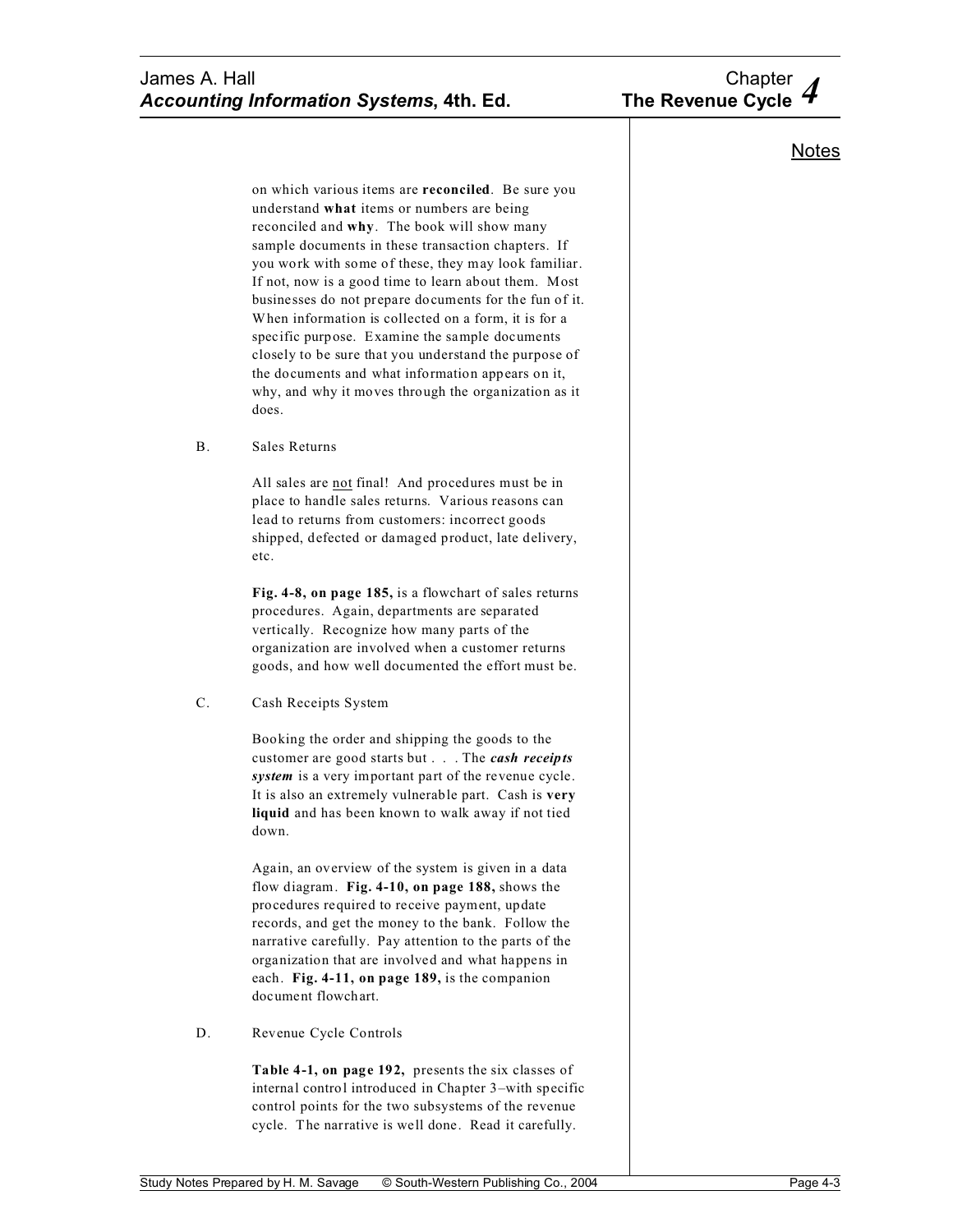# James A. Hall Chapter<br>Accounting Information Systems, 4th. Ed. The Revenue Cycle 4 *Accounting Information Systems, 4th. Ed.*

# **Notes**

*Transaction authorization* must occur at many points in the revenue cycle–to make sure that the transaction should occur. As a result, a specific OK must be given to sell on credit to new or repeat customers, to permit the return of goods for credit, and to record payments received.

The *segregation of duties* material is extremely important. No one person should have the ability, let alone the authority, to carry out a transaction from beginning to end. The separation of *authorization, recordkeeping,* and *custody of assets* must be maintained. This does not prevent fraud, but it does make collusion necessary. Many individuals who might pull a scam on their own would not solicit the help of someone else.

Although segregation of duties is conceptually valid, many firms are not able to separate all conflicting duties. The alternative to adequate separation of duties is increased *supervision*. This works well in many small businesses where an owner/manager is highly involved in the day-to-day operations.

The discussion of the *accounting records*, and the related controls, is particularly important. You need to know how the records "work." Chapter 2 introduced the basic accounting documents. In discussing control in the revenue cycle, specific attention is paid to aspects of the records that serve to preserve the *audit trail*. Here is another place to ask yourself why things are done, what purpose is served, what problems are prevented. Pay attention to the different files involved and what they contain.

It is easy to think of the need to lock up valuable physical assets. But it is just as important to secure the organization's records. *Access controls* refer to both. And depending on the types of goods a firm handles, unauthorized access to the accounting records may be a greater risk than access to the physical assets.

One of the good things about a manual system is the frequency with which one part of the system *checks up on another* and can therefore catch errors. The importance of *independent verification* is discussed well.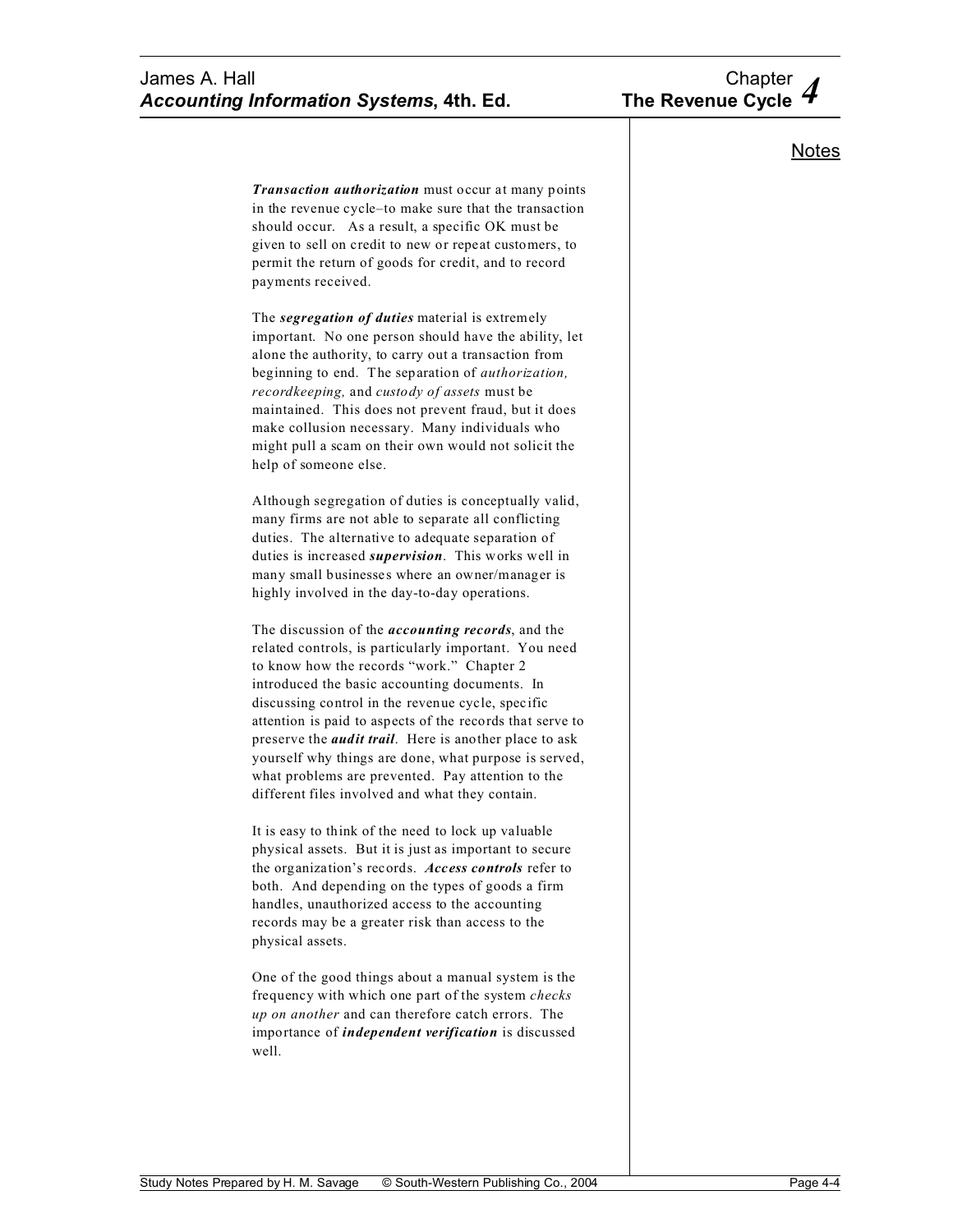# **II. Computer-Based Accounting Systems**

The events just described as part of a manual sales order processing system must happen even when technology is used in parts of the system–but the way in which they happen may be different. There are several ways in which a system can be computerized. In its simplest form, **automation**, technology can be used to increase the efficiency and/or effectiveness of tasks. In these cases, technology does the same things that are done in a fully manual system. At the other extreme, business processes and work flow are thoroughly examined and **reengineered**. A key concept behind reengineering is the identification and elimination of tasks that do not make a difference, *non-value-added* tasks.

This part of the chapter discusses the effects of technology on both sales order processing and cash receipts from simple data processing to the use of **point-of-sale** systems, that are prevalent today, **electronic data interchange (EDI)**, and the Internet.

**Fig. 4-14, on page 197,** presents the structure of the file that will be used in the discussion. Recognize that the assumption that each sales order is for only one item is unrealistic but it simplifies the idea.

A. Automating Sales Order Processing with Batch Technology

> This is your first opportunity to see how a system can be automated. Read carefully and refer back to the manual system discussion when necessary.

> **Fig. 4-15, on page 199,** shows a flowchart that is very similar to the first part of Fig. 4-2. The big difference lies in the fact that in Fig. 4-15, "computer department" replaces the functions of billing, inventory control, accounts receivable, and general ledger. Use this discussion to gain an understanding of how the system works–what happens and why!

B. Reengineering Sales Order Processing with Real-Time Technology

> Computer systems which process input data *as received*, i.e., immediately, are said to operate *in real-time*. The next discussion of the sales order system looks at systems which operate in real-time for most processing while updating key master files in batch mode.

**Fig. 4-17, on page 202,** represents this arrangement. Many of the formerly manual steps are now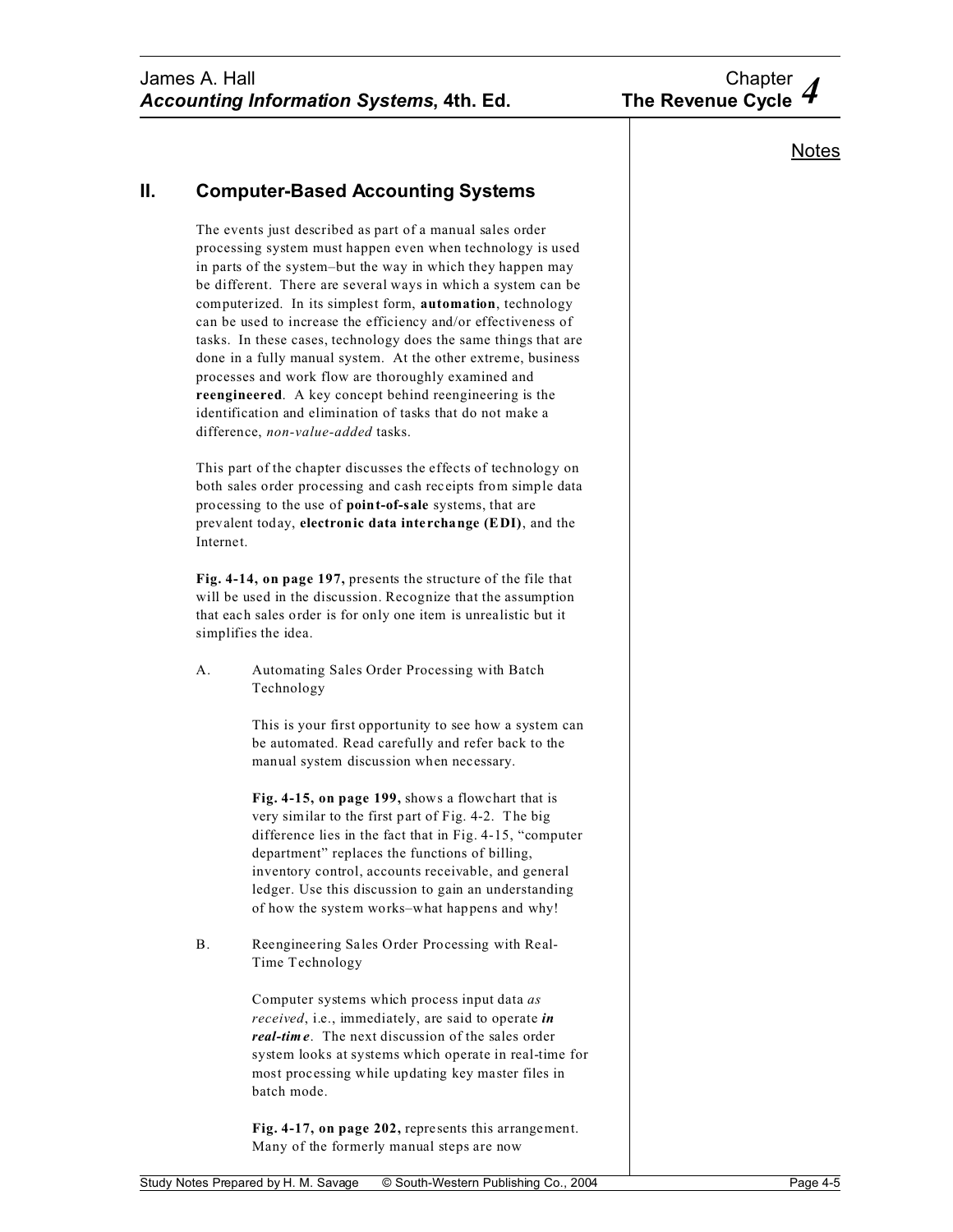# **Notes**

automated and much of the "paper trail" is gone. Follow carefully the description of what tasks are carried out by the sales clerks. Some jobs that were done by other people in the manual and batch systems (e.g., credit approval) are now automated. This does not mean that the sales clerks approve credit, violating separation of duties. It means that a computer program evaluates a customer's credit based on criteria **decided by the credit manager and programmed into the system**. Note also that some hard copy is still needed. Often this is generated where needed (i.e., the stock release document is printed at the warehouse) and not physically moved around the organization. Note also the batch updating that is an integral part of the process.

Pay particular attention to the **advantages of realtime processing**. Time and accuracy can be greatly improved. **But** control must often be enhanced.

C. Automated Cash Receipts Procedures

The discussion of cash receipts begins with a simple example of the cash receipts subsystem–a batch system with direct file access. This reflects the fact that the most efficient processing of cash receipts continues to be in batches.

**Fig. 4-18, on page 205,** shows the key manual activities: the *mailroom, cash receipts (including the handling of the checks),* and *accounts receivable*. The automated effort performed by *data processing* is batch support. There is no good reason to process the receipts on-line.

D. Reengineered Cash Receipts Process

Basic to the concept of reengineering is the streamlining of operation. In this section, a modified cash receipts system is described. This example described the way in which the process can be automated with equipment and the use of a special type of software called an **expert system**. The combination of equipment and intelligent software greatly enhances the control over cash receipts and at the same time reduces costs.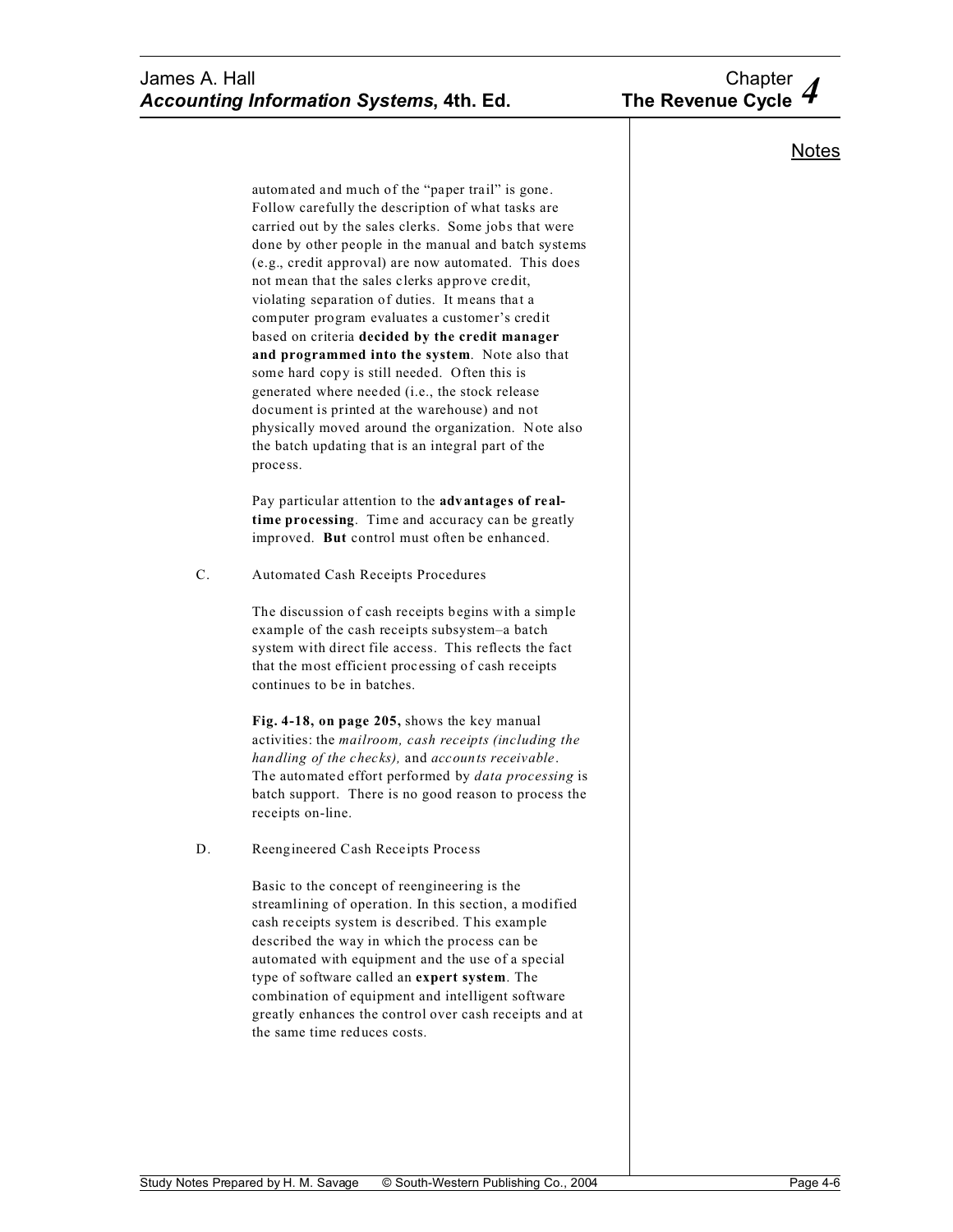

### E. Point-of-Sale (POS) Systems

A current form of technology which is familiar to nearly all students is the use, in many retail businesses, of *point-of-sale* systems using terminals to do the job formerly done by cash registers. These systems are used extensively in department, drug, and grocery stores. Typically, these businesses deal in cash, checks, and bank credit card transactions. The POS systems handle the sales and update inventory in real time. See **Fig. 4-19, on page 207**.

The text discusses the activities in two groups: daily procedures and end-of-day procedures. One type of input technology makes the POS system as efficient as it is–the use of bar coding, especially the UPC (universal product code) format. The development of this system, the inclusion by manufacturer of the codes on packages, and the integration of these codes into individual store systems is a great time saver. The daily procedures involve scanning the sales items. The system calculates total, tax, etc. Inventory is reduced in real-time. And the sale is complete when the customer tenders payment. Credit card sales are approved on-line as are checks, and the sale is automatically recorded in the sales journal. Control over cash in a POS system is much stronger than in traditional sales systems. At the end of the day, the POS system greatly enhances the cash receipts processes.

## F. Reengineering Using EDI

Given the proliferation of technology and widespread communication capability, it should come as no surprise that companies see great benefits in doing business, buying and selling, electronically. Chapter 7 introduces EDI, **electronic data interchange**. This method of doing business uses technology to transfer information about purchases, sales, billing, and payments–even the payment itself– using technology. This chapter barely hints at the power. Because there are increased exposures when one firm can access the computer of another, Chapter 16 considers the control issues related to EDI transactions.

### G. Reengineering Using the Internet

The popularity of browsing the World Wide Web makes the WWW an ideal "place" to do business. Indeed, thousands of businesses have taken advantage of the exposure received by home pages to add a new

## **Notes**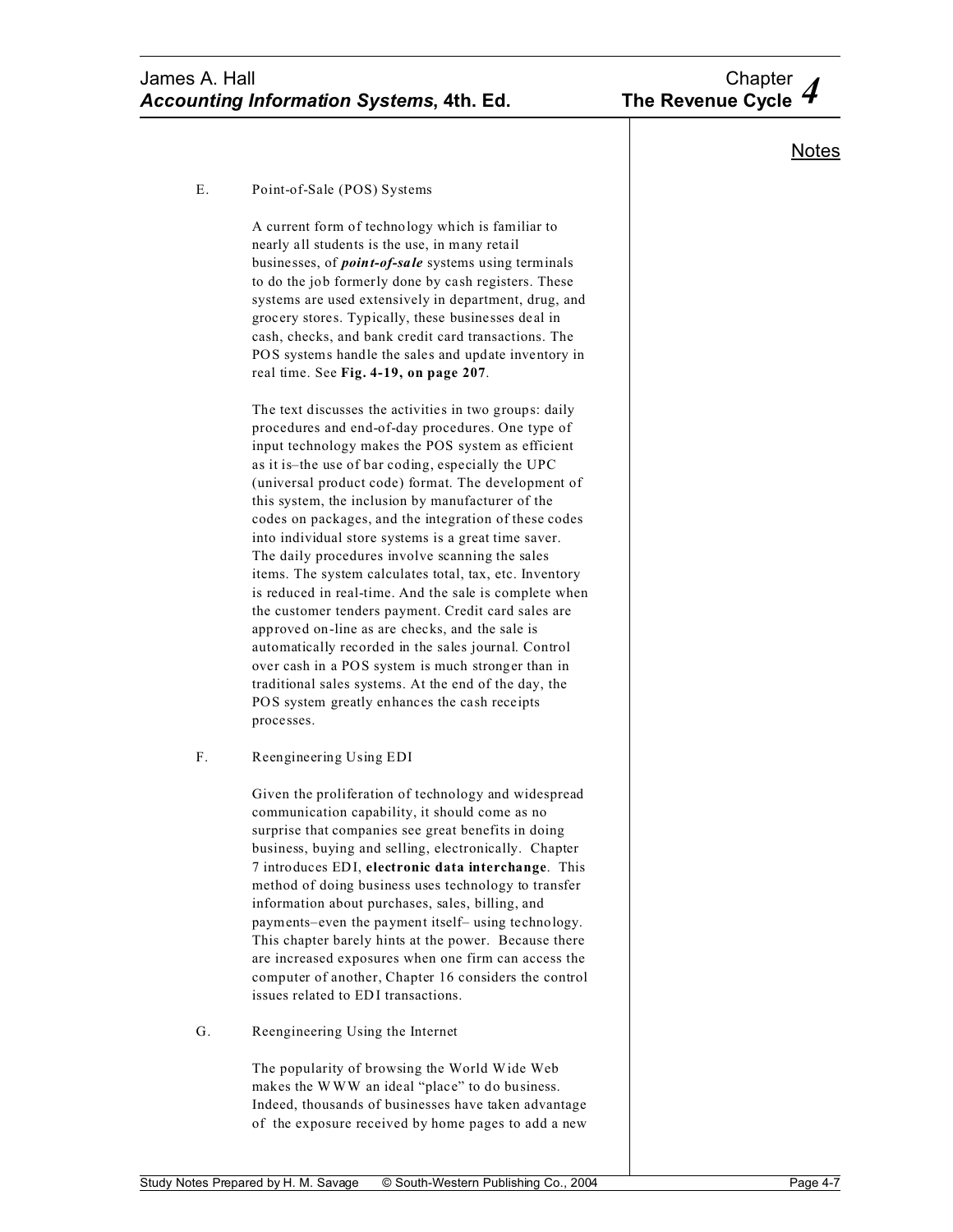

# **Notes**

source of customers and business. Control questions are serious, however, as later chapters will discuss.

H. Control Considerations for Computer-Based Systems

The discussion of internal control issues that is presented here looks just at what is **different** because of the technology used. The same six objectives are relevant. **Pay close attention to the impact of technology on control.** With regard to the six forms of control, points to keep in mind include:

- In POS systems that accept bank credit cards, *authorization* occurs outside of the system.
- Segregation of functions in computerized systems moves from the accounting area to the systems area.
- In POS systems, *supervision* becomes more important than ever. Both cash and inventory are at risk and control must be increased.
- As accounting systems become more automated, the volume of paper declines and the dependence on magnetic media increases. This eliminates physical source documents and increases the need for adequate backup. In addition, it is increasingly important to restrict *access* to files. In POS systems, access to cash and inventory is also crucial. Typical methods are discussed.
- ! When an organization's *accounting records* are stored in magnetic form, their reliability and accuracy are very important. Again the issue of backup must be considered.
- ! *Independent verification* must be handled differently when the system is not manual.

There are a number of factors which complicate control in computer-based information systems. These concerns were not present in manual systems, and many organizations are not fully aware that when you switch to a computer-based accounting system– especially large scale systems–that these issues must be addressed. The most important factors relate to the involvement of non-accountants with the system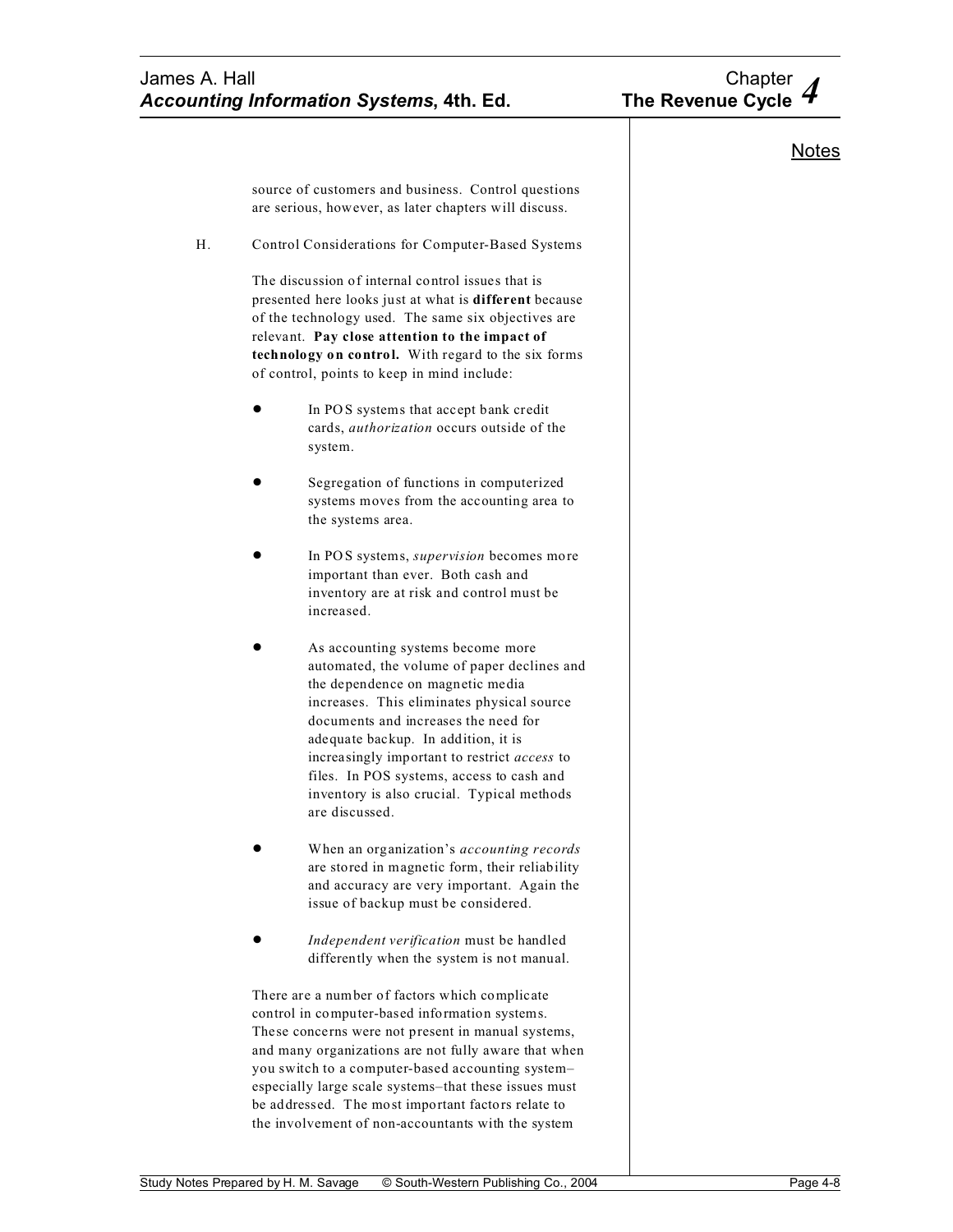|    | James A. Hall<br><b>Accounting Information Systems, 4th. Ed.</b> |                                                                                                                                                                                                                                                                                                                                                                                                                                                                                                                                                                                | Chapter<br>The Revenue Cycle |
|----|------------------------------------------------------------------|--------------------------------------------------------------------------------------------------------------------------------------------------------------------------------------------------------------------------------------------------------------------------------------------------------------------------------------------------------------------------------------------------------------------------------------------------------------------------------------------------------------------------------------------------------------------------------|------------------------------|
|    |                                                                  |                                                                                                                                                                                                                                                                                                                                                                                                                                                                                                                                                                                | <b>Notes</b>                 |
|    |                                                                  | and the invisibility and automation of computer<br>processing. These factors are:                                                                                                                                                                                                                                                                                                                                                                                                                                                                                              |                              |
|    |                                                                  | computer professionals who are unfamiliar<br>with (or unconvinced of) the need for<br>internal control;                                                                                                                                                                                                                                                                                                                                                                                                                                                                        |                              |
|    |                                                                  | the normal lack of human intervention in the<br>processing of data;                                                                                                                                                                                                                                                                                                                                                                                                                                                                                                            |                              |
|    |                                                                  | the frequent centralization of an<br>organization's database, which literally puts<br>all eggs in one basket;                                                                                                                                                                                                                                                                                                                                                                                                                                                                  |                              |
|    |                                                                  | the complexity of computer technology<br>which makes it difficult for users to stay up<br>to date:                                                                                                                                                                                                                                                                                                                                                                                                                                                                             |                              |
|    |                                                                  | the possibility of the loss of the audit trail;<br>and                                                                                                                                                                                                                                                                                                                                                                                                                                                                                                                         |                              |
|    |                                                                  | the increased chance of collusion.                                                                                                                                                                                                                                                                                                                                                                                                                                                                                                                                             |                              |
|    |                                                                  | These are factors that we should keep in mind. We<br>will revisit them later.                                                                                                                                                                                                                                                                                                                                                                                                                                                                                                  |                              |
| Ш. |                                                                  | <b>PC-Based Accounting Systems</b>                                                                                                                                                                                                                                                                                                                                                                                                                                                                                                                                             |                              |
|    |                                                                  | As described in the text, most are modular and reasonably<br>flexible. Many come with numerous predefined charts of<br>accounts for typical businesses from video rental stores to<br>dentist's offices.                                                                                                                                                                                                                                                                                                                                                                       |                              |
|    | А.                                                               | PC Control Issues                                                                                                                                                                                                                                                                                                                                                                                                                                                                                                                                                              |                              |
|    |                                                                  | Several characteristics of microcomputer systems<br>lead to special control problems. One of the reasons<br>that PCs have become so popular is their ease of use.<br>This means that individuals using computers are no<br>longer systems professionals with the accompanying<br>training. The term <i>end-user</i> has developed to<br>describe most people who use desktop computers.<br>The control issues discussed in the text are an<br>outgrowth of this lack of training and the way in<br>which PCs are used. Read this carefully. It may<br>change your perspective. |                              |
|    |                                                                  | Of particular importance in the microcomputer<br>environment are the lack of segregation of functions,<br>ease of access, and the security of the data and<br>accompanying need for deliberate backups.                                                                                                                                                                                                                                                                                                                                                                        |                              |